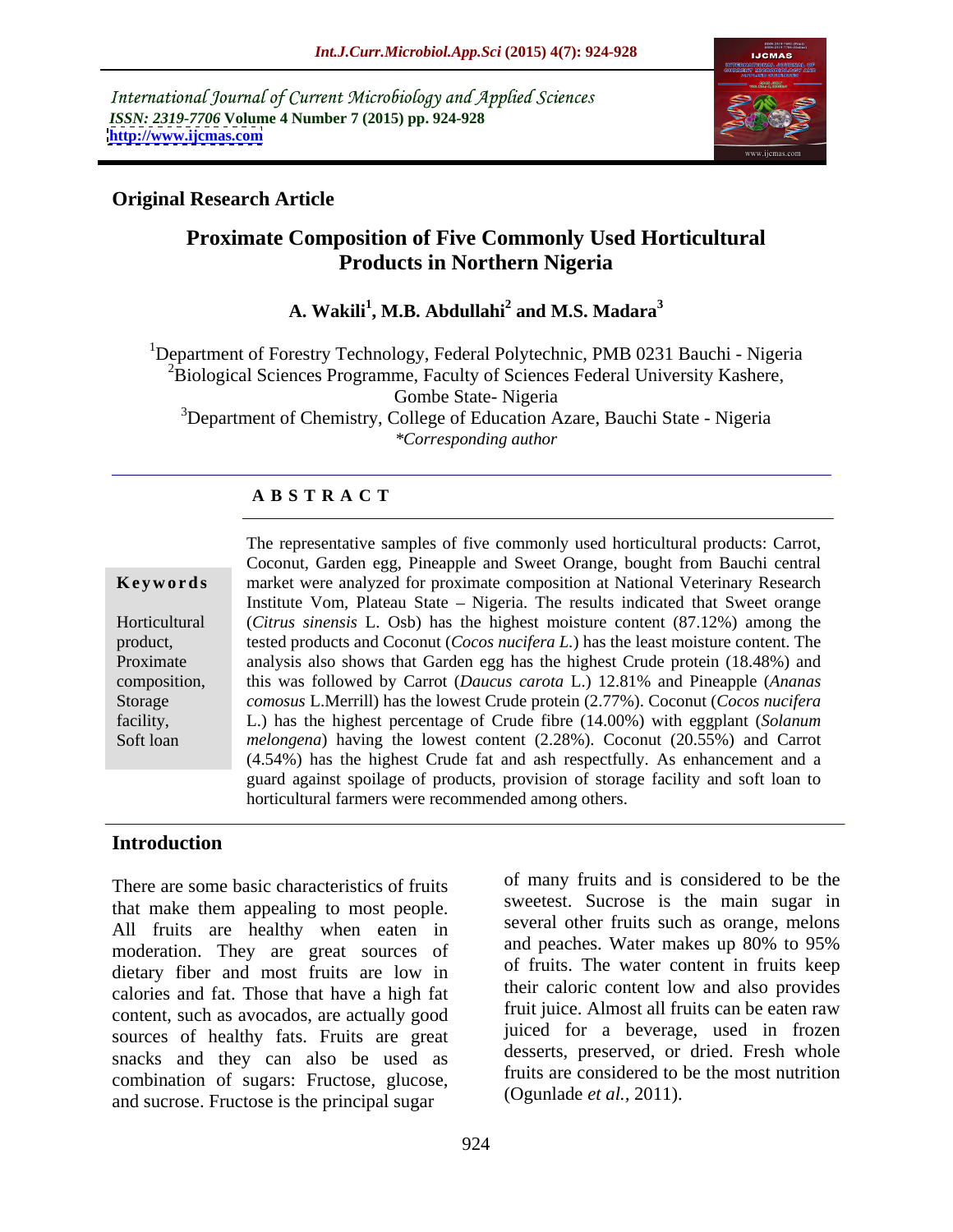part of a healthy diet. Like vegetables fruits antioxidants, fiber and water. In the fruit

What determines a fruits (or any other plant fruits is that they are an excellent source of carotene (Ohiokpehia, 2003; Montoso both types of dietary fiber (soluble and insoluble). Dietary fiber is made up of a variety of compounds that are beneficial to be digestive system and also provide health<br> **Procedures for data collection** benefits to other functions in the body. Fiber compounds are found only in plant foods and are not broken down when they pass through the small intestines. Although fiber is generally known as passing through the digestive system undigested some types of fiber undergo digestion through the intestine or colon. Soluble fiber is what which is soluble in water. Insoluble fiber (also known as roughage) does not assimilate in to water. Most plant foods contain both types of fiber in varying amounts, but some plant foods provide a rich source of one or the other. Studies show that soluble fiber helps to lower blood cholesterol level thereby reducing the risk of heart disease (Abdullahi *et al.,* 2010). Soluble fiber is also beneficial in to an oven maintained at 105°C for one to in the management of diabetes. It helps to keep blood glucose (sugar) levels balanced. When consumed with adequate amount of fluids, insoluble fiber helps to prevent constipation. It adds bulk to stools and stimulates peristalsis (the involuntary contractions that move food through the intestinal tract). Research studies indicate that insoluble fiber plays a role in the prevention of colon cancer. Since high fiber

Fruits are an excellent source of nutrition foods are filling and tend to be low in fat, and should be consumed in moderation as both types of fiber fruits also provide an are a great source of vitamin, minerals, minerals and antioxidants. Fruits supply group, several fruits are considered to be (especially in bananas, pears and oranges), super foods (Yarima, 2008). iron (mostly in berries and diet fruits) and food) to be a super food is its nutrient diets is vitamins, especially vitamins C and density. The super foods in the fruit group beta carotene. Tropical fruits: citrus fruits, include berries citrus, coconut, mangoes, berries, and melons are all good sources of papaya and melons. All of these super foods vitamin C. Yellow and orange fruits such as contain a large supply of various nutrients. apricots, cantaloupes, peaches nectarines One of the most profound health benefits of and papayas are the best source of beta excellent source of several vitamins, several minerals including potassium small amounts of calcium and magnesium. The main contribution that fruits make to the carotene (Ohiokpehia, Garden, 2007).

#### **Materials and Methods**

### **Procedures for data collection**

The representative samples of five most commonly used horticultural products (Carrot, Garden egg, Sweet orange, Coconut and Pineapple) were bought from Bauchi Central Market in Bauchi State  $(9^0 30^1 30^1 1)$  $0.30<sup>1</sup>$  and  $30<sup>1</sup>$  and  $<sup>1</sup>$  and</sup> and  $12^{\circ}$  30<sup>1</sup> N  $8^{\circ}$  50<sup>1</sup> and 11<sup>0</sup> E) and analyzed for proximate composition. The analysis was conducted at National Veterinary Research Institute, Vom, Plateau State – Nigeria.

#### **Determination of moisture content**

The moisture content of the samples was determined in accordance with AOAC (2000) in which the sample were introduced four hours until uniform weight was attained. The moisture value was obtained using the equation, thus:

$$
MC = \frac{W_1 - W_2}{W_2} \quad x100
$$

Where  $MC = Mojsture Content, W1 = weight$ of original sample and  $W_2$ = weight of oven dry sample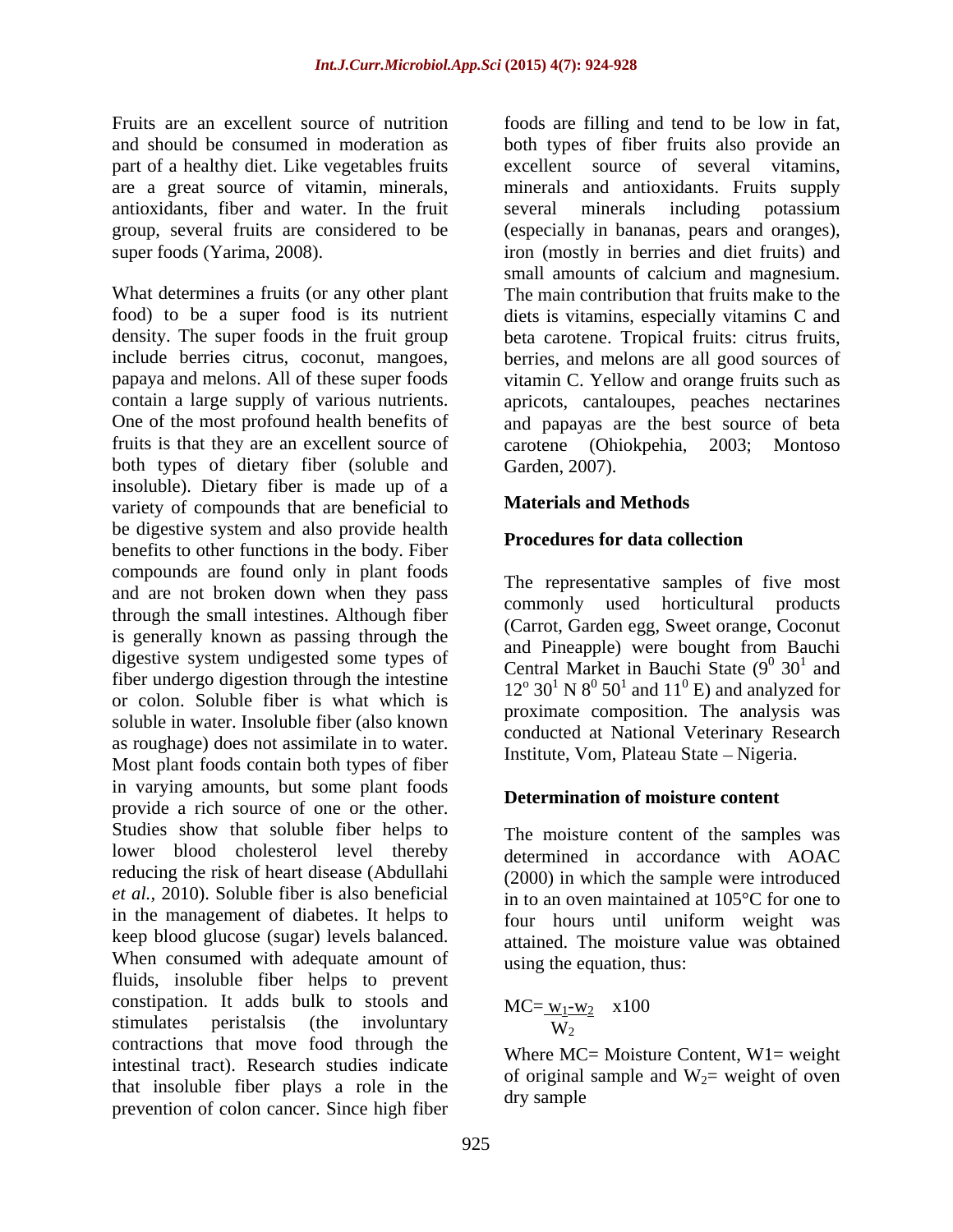### **Determination of Crude Protein (CP)**

AOAC (2000). A small quantity of the respectfully were used in the distillation

#### **Determination of Crude Fiber (CF)**

The crude fiber of the sample was determined according to AOAC (2000). 2g of the sample was defatted with petroleum Where  $w_1$  = weight of sample,  $W_2$  = weight ether and then boil under reflux for of empty cup and  $W_3$  = weight of cup with 30minutes with 200ml of a solution containing  $1.25g$  of  $H_2SO_4$  per 100ml of solution. The solution was then filtered **Determination of ash** through linen on a fluted funnel. It is then washed with boiling water until the washings are no longer acid. The residue was then transferred to a beaker and boils Crucibles were rinsed and dried in hot air for 30minutes with 200ml of a solution oven (SM9053) maintained for 30minutes at containing 1.25g of carbonate free NaOH per 100ml. the final residue was then filtered weighed. 2.5g of the sample was burnt on a through a thin but close pad of washed and heater inside a fume cupboard to get rid of ignited asbestos in a Gooch crucible and smoke. The samples were moved to pre dried in an electric oven and weigh. It was heated muffle furnace (SM9080) maintained then incinerated, cooled and weighed. The percentage crude fiber was calculated as: ash was noticed. The crucibles were cooled

 $%CF = Loss$  of weight after incineration x 100

#### **Determination of Crude Fat**

This analysis was conducted with an aid of The fat contents were determined using Fat micro Kjedhal system in accordance with extractor with automated control unit (FOSS sample (Approximately 1gram) was The equipment has six extraction units with introduced in to the digestion tube (Kjeltec each unit carrying a thimble which 2200 FOSS) and, a catalyst (2 tablets of 5g accommodate the samples and aluminum K2SO4 and 5mg of Se) and 12ml of cups for collection of the extracted fat. concentrated tetra oxosulphate VI acid These units enable six samples to be (H2SO4) were added. The digestion was run analyzed within 75minutes. Percentage of for one hour at  $420^{\circ}$ C. 80ml and 40ml of fat is the differences between weight of the water and sodium hydroxide (NAOH) pre-weighed cups and after extraction. One using 2200 FOSS distillation unit and the thimble and its mouth plugged with defatted distillate was collected in 4% Boric acid. cotton wool, after which it was inserted in to Percentage Nitrogen was calculated thus: the extraction unit. 80ml of petroleum ether %N=  $(Titre-Blank)x 14.007x0.1x100$  at 135°C. Each cup was aligned with its 1000 x sample weight (mg) corresponding thimble. The extraction and %CP= %N x6.25 which the sample was aerated for 15minutes Soxtec 2055) according to AOAC (2000). gram of the samples was weighed into the were dropped in to each cup and maintained rinsing were done for 30minutes each, after and crude fat calculated as:

% Fat = 
$$
\frac{W_3-W_2}{W_1}
$$
 x 100

 $W_1$ <br>Where  $w_1$  = weight of sample,  $W_2$  = weight the extracted oil

#### **Determination of ash**

The instruction of AOAC (2000) was adhered to in the running of this analysis.  $105^{\circ}$ C. These were cooled in desiccators and at 550°C until such a time when a light grey in desiccators and weighed. The ash content was calculated as: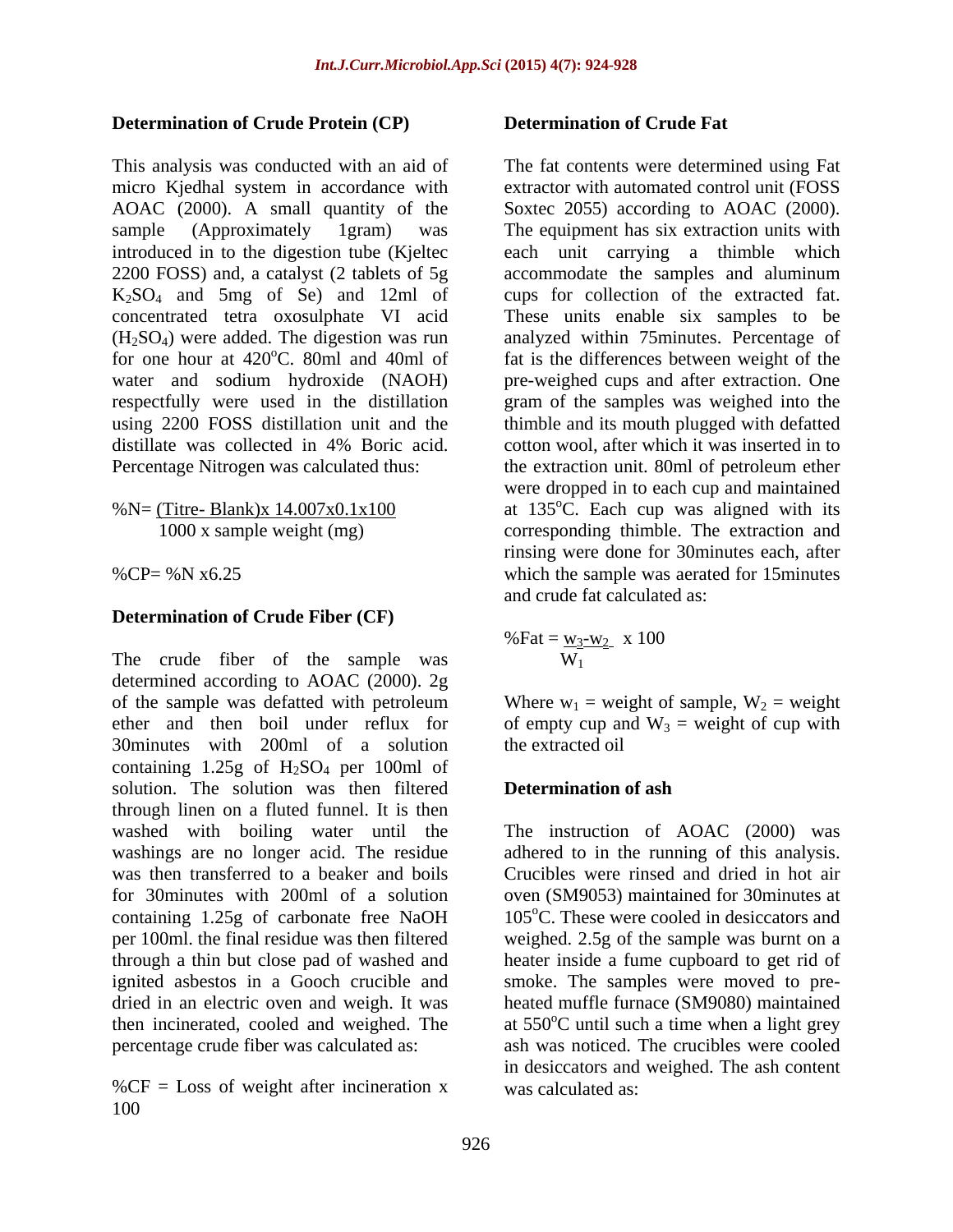(87.12%) at the time of the analysis. This was followed by *Ananas comosus* L.Merill *nucifera* L. (42.92%) respectfully. These moisture values were higher than that of *Solanum melongena* (garden egg) can be a good source of plant protein and hence may *Diallum guinense* and *Mordii whytii*, help in body building and repairs. Tabitha Magnesium was found to be higher and collected from northern Guinea Savanna (9.38%), *Cocos nucifera* (8.32%) and *Ananas comosus* has the least protein content even though higher than the report of Oni *et al.,*2015 which says that the analysis of the commonly used horticultural protein content of *Pachira glabra* was found to be 7.67±0.82. eggplant, pineapple and ora*nge* contain very

crude fiber (14%) and can therefore helps in blood sugar in addition to prevention of constipation among adults (Gopalan *et al.,*

% Ash = 1997). *Ananas comosus* has the second (weight of crucible + Ash) – weight of empty crude fiber value (7%) and was followed by crucible x 100 *Citrus sinensis* (2.82%), *Daucus carota* Weight of sample (2.39%) and *Solanum melongena* (2.28%).

**Results and Discussions** Table 1 reveals that *Cocos nucifera* has the As depicted in table 1, *Citrus sinensis* L. good source of energy and a medium for (orange) has the highest moisture content dissolving vitamin A, B, E and K and its (86.12%), *Daucus carota* L. (80.10%), susceptibility to respiratory disease (Tabitha, *Solanum melongena* (78.95%) and *Cocos*  2013; Ogunmoyela *et al.,2013*). *Ananas Pachira glabra* (8.17%) as reported by Oni *Solanum melongena* has equal crude fat *et al.,* 2015. *Solanum melongena* has the value (0.06%). *Daucus carota* has the highest protein content (18.48%) among the highest quantity of ash (4.54%) indicting five fruits studied. Ogunlade *et al.,* 2011 and high mineral composition. Adepoju (2009) Oni *et al.,* 2015 reported 10.38% and 7.67% worked on mineral composition of some protein for *Pachira glabra*. This shows that wild edible fruits in Nigeria and reported (2013) reported a protein content of same most especially in *Saponians mombim* species (*Solanum melongena*) to be 16.25%. (400.0±12.43). Rathod *et al.,* 2011 reported The variation may be attributed to the source highest value of nitrogen, phosphorus and of the species. The samples of this study magnesium in *Grewia tiliifolia* and calcium, were collected from Sudan Savanna sodium and potassium in *Ficus racemosa* ecological zone while that of Tabitha were fruits. The same authour also reported the zone. *Daucus carota* has the second protein values: Iron found in *Meyna laxiflora* fruits, ranking (12.81%) among the fruits analyzed zinc in *Elaeagnus conferta* fruits, while and was closely followed by Citrus sinensis copper and manganese were abundantly highest value for crude fat (20.55%). Fat is deficiency may results in suboptimal growth, fatty liver problem and *comosus* follows with 0.26 and *Daucus carota* has 0.16%. *Citrus sinensis* and that in three fruits: Saponians mombim, *Diallum guinense* and *Mordii whytii*, Magnesium was found to be higher and occurrence of micronutrients in higher found in *Flacourtia indica* fruits.

The result of the analysis also indicated that the maintenance of good body health. In *Cocos nucifera* has the highest value of order to improve on the present production the maintenance of cholesterol and lower farmers involved, the following were In conclusion, the results of the proximate products indicated that, carrot, coconut, useful quantity of food classes necessary for level and for economic enhancement of the recommended: